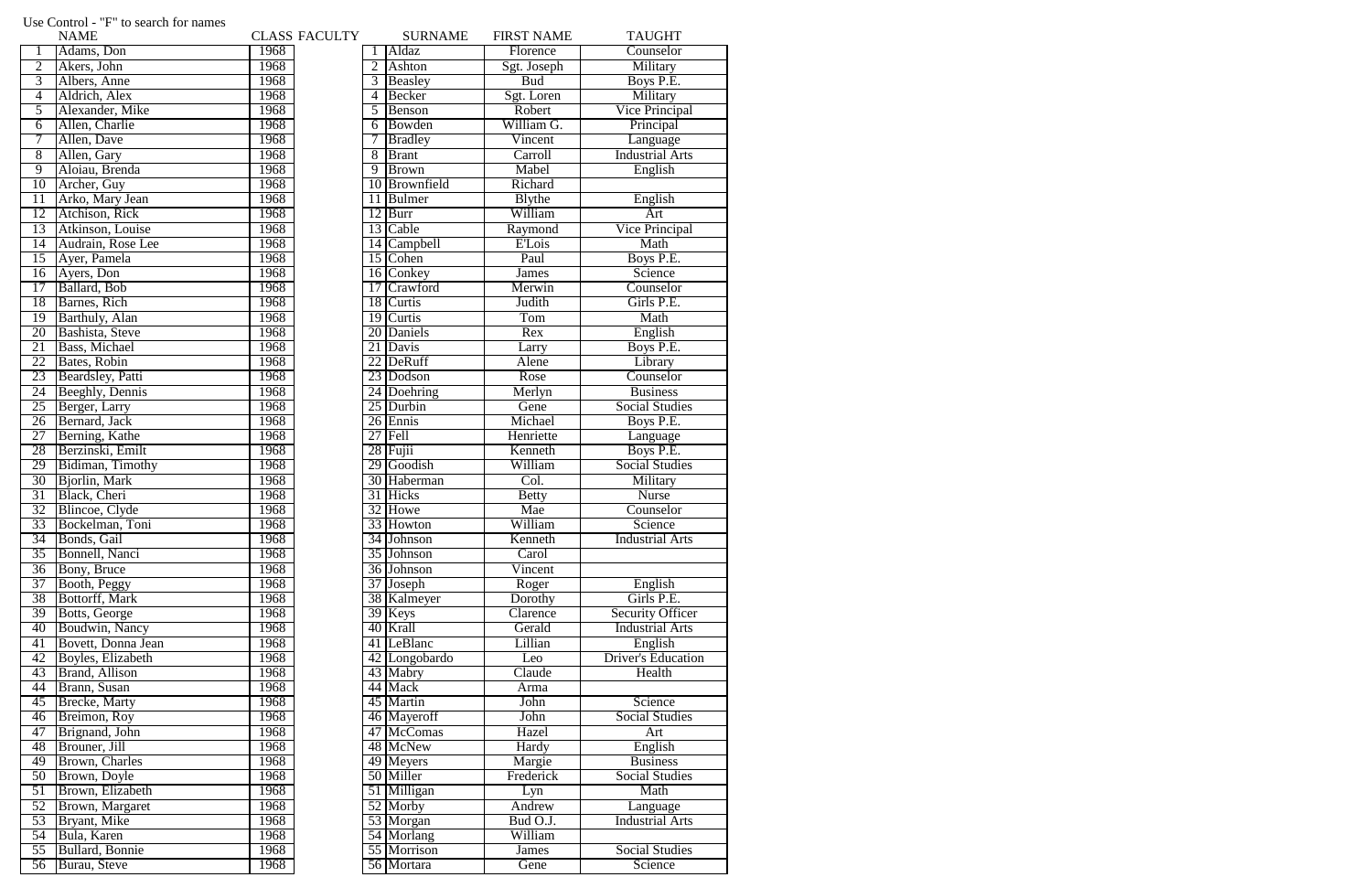|                | 1968                                                                                                                                                                                                                                                                                                                                                                                                                                                                                                                                                                                                                                                                       |                                                                                                                                                      |    | <b>Bert</b>                                                                                                                                                                                                                                                                                                                                                                                                                                                                                         | Health                                                                                                                                                                                        |
|----------------|----------------------------------------------------------------------------------------------------------------------------------------------------------------------------------------------------------------------------------------------------------------------------------------------------------------------------------------------------------------------------------------------------------------------------------------------------------------------------------------------------------------------------------------------------------------------------------------------------------------------------------------------------------------------------|------------------------------------------------------------------------------------------------------------------------------------------------------|----|-----------------------------------------------------------------------------------------------------------------------------------------------------------------------------------------------------------------------------------------------------------------------------------------------------------------------------------------------------------------------------------------------------------------------------------------------------------------------------------------------------|-----------------------------------------------------------------------------------------------------------------------------------------------------------------------------------------------|
|                | 1968                                                                                                                                                                                                                                                                                                                                                                                                                                                                                                                                                                                                                                                                       |                                                                                                                                                      |    | Dr. Millard                                                                                                                                                                                                                                                                                                                                                                                                                                                                                         | Boys P.E.                                                                                                                                                                                     |
|                | 1968                                                                                                                                                                                                                                                                                                                                                                                                                                                                                                                                                                                                                                                                       |                                                                                                                                                      |    | Ellen                                                                                                                                                                                                                                                                                                                                                                                                                                                                                               | English                                                                                                                                                                                       |
|                | 1968                                                                                                                                                                                                                                                                                                                                                                                                                                                                                                                                                                                                                                                                       |                                                                                                                                                      |    | David                                                                                                                                                                                                                                                                                                                                                                                                                                                                                               | <b>Social Studies</b>                                                                                                                                                                         |
|                | 1968                                                                                                                                                                                                                                                                                                                                                                                                                                                                                                                                                                                                                                                                       |                                                                                                                                                      |    | Margaret                                                                                                                                                                                                                                                                                                                                                                                                                                                                                            | English                                                                                                                                                                                       |
|                | 1968                                                                                                                                                                                                                                                                                                                                                                                                                                                                                                                                                                                                                                                                       |                                                                                                                                                      |    | Gerald                                                                                                                                                                                                                                                                                                                                                                                                                                                                                              | <b>Industrial Arts</b>                                                                                                                                                                        |
| Cain, Marjorie | 1968                                                                                                                                                                                                                                                                                                                                                                                                                                                                                                                                                                                                                                                                       |                                                                                                                                                      |    | John                                                                                                                                                                                                                                                                                                                                                                                                                                                                                                | Music                                                                                                                                                                                         |
|                | 1968                                                                                                                                                                                                                                                                                                                                                                                                                                                                                                                                                                                                                                                                       |                                                                                                                                                      |    | Janice                                                                                                                                                                                                                                                                                                                                                                                                                                                                                              |                                                                                                                                                                                               |
|                | 1968                                                                                                                                                                                                                                                                                                                                                                                                                                                                                                                                                                                                                                                                       |                                                                                                                                                      |    | Anne                                                                                                                                                                                                                                                                                                                                                                                                                                                                                                | English                                                                                                                                                                                       |
|                | 1968                                                                                                                                                                                                                                                                                                                                                                                                                                                                                                                                                                                                                                                                       |                                                                                                                                                      |    | Edward                                                                                                                                                                                                                                                                                                                                                                                                                                                                                              | <b>Industrial Arts</b>                                                                                                                                                                        |
| Came, Connie   | 1968                                                                                                                                                                                                                                                                                                                                                                                                                                                                                                                                                                                                                                                                       |                                                                                                                                                      |    | Margaret                                                                                                                                                                                                                                                                                                                                                                                                                                                                                            | <b>Business</b>                                                                                                                                                                               |
|                |                                                                                                                                                                                                                                                                                                                                                                                                                                                                                                                                                                                                                                                                            |                                                                                                                                                      |    |                                                                                                                                                                                                                                                                                                                                                                                                                                                                                                     | Maintenance                                                                                                                                                                                   |
|                |                                                                                                                                                                                                                                                                                                                                                                                                                                                                                                                                                                                                                                                                            |                                                                                                                                                      |    |                                                                                                                                                                                                                                                                                                                                                                                                                                                                                                     | Superintendent                                                                                                                                                                                |
|                | 1968                                                                                                                                                                                                                                                                                                                                                                                                                                                                                                                                                                                                                                                                       |                                                                                                                                                      |    | Jean                                                                                                                                                                                                                                                                                                                                                                                                                                                                                                | English                                                                                                                                                                                       |
|                | 1968                                                                                                                                                                                                                                                                                                                                                                                                                                                                                                                                                                                                                                                                       |                                                                                                                                                      |    | Maryjean                                                                                                                                                                                                                                                                                                                                                                                                                                                                                            | Math                                                                                                                                                                                          |
|                |                                                                                                                                                                                                                                                                                                                                                                                                                                                                                                                                                                                                                                                                            |                                                                                                                                                      |    | Larry                                                                                                                                                                                                                                                                                                                                                                                                                                                                                               | Math                                                                                                                                                                                          |
|                |                                                                                                                                                                                                                                                                                                                                                                                                                                                                                                                                                                                                                                                                            |                                                                                                                                                      |    | Andrew                                                                                                                                                                                                                                                                                                                                                                                                                                                                                              | <b>Vice Principal</b>                                                                                                                                                                         |
|                |                                                                                                                                                                                                                                                                                                                                                                                                                                                                                                                                                                                                                                                                            |                                                                                                                                                      |    |                                                                                                                                                                                                                                                                                                                                                                                                                                                                                                     | Language                                                                                                                                                                                      |
|                |                                                                                                                                                                                                                                                                                                                                                                                                                                                                                                                                                                                                                                                                            |                                                                                                                                                      |    |                                                                                                                                                                                                                                                                                                                                                                                                                                                                                                     | English                                                                                                                                                                                       |
|                | 1968                                                                                                                                                                                                                                                                                                                                                                                                                                                                                                                                                                                                                                                                       |                                                                                                                                                      |    | Carolee                                                                                                                                                                                                                                                                                                                                                                                                                                                                                             |                                                                                                                                                                                               |
|                |                                                                                                                                                                                                                                                                                                                                                                                                                                                                                                                                                                                                                                                                            |                                                                                                                                                      |    |                                                                                                                                                                                                                                                                                                                                                                                                                                                                                                     | <b>Business</b>                                                                                                                                                                               |
|                |                                                                                                                                                                                                                                                                                                                                                                                                                                                                                                                                                                                                                                                                            |                                                                                                                                                      |    |                                                                                                                                                                                                                                                                                                                                                                                                                                                                                                     |                                                                                                                                                                                               |
|                |                                                                                                                                                                                                                                                                                                                                                                                                                                                                                                                                                                                                                                                                            |                                                                                                                                                      |    |                                                                                                                                                                                                                                                                                                                                                                                                                                                                                                     | <b>Industrial Arts</b>                                                                                                                                                                        |
|                |                                                                                                                                                                                                                                                                                                                                                                                                                                                                                                                                                                                                                                                                            |                                                                                                                                                      |    |                                                                                                                                                                                                                                                                                                                                                                                                                                                                                                     | Science                                                                                                                                                                                       |
|                |                                                                                                                                                                                                                                                                                                                                                                                                                                                                                                                                                                                                                                                                            |                                                                                                                                                      |    |                                                                                                                                                                                                                                                                                                                                                                                                                                                                                                     |                                                                                                                                                                                               |
|                |                                                                                                                                                                                                                                                                                                                                                                                                                                                                                                                                                                                                                                                                            |                                                                                                                                                      |    |                                                                                                                                                                                                                                                                                                                                                                                                                                                                                                     | Girls P.E.                                                                                                                                                                                    |
|                |                                                                                                                                                                                                                                                                                                                                                                                                                                                                                                                                                                                                                                                                            |                                                                                                                                                      |    |                                                                                                                                                                                                                                                                                                                                                                                                                                                                                                     | English                                                                                                                                                                                       |
|                |                                                                                                                                                                                                                                                                                                                                                                                                                                                                                                                                                                                                                                                                            |                                                                                                                                                      |    |                                                                                                                                                                                                                                                                                                                                                                                                                                                                                                     | <b>Home Economics</b>                                                                                                                                                                         |
|                |                                                                                                                                                                                                                                                                                                                                                                                                                                                                                                                                                                                                                                                                            |                                                                                                                                                      |    |                                                                                                                                                                                                                                                                                                                                                                                                                                                                                                     | Science                                                                                                                                                                                       |
|                |                                                                                                                                                                                                                                                                                                                                                                                                                                                                                                                                                                                                                                                                            |                                                                                                                                                      |    |                                                                                                                                                                                                                                                                                                                                                                                                                                                                                                     | Boys P.E.                                                                                                                                                                                     |
|                |                                                                                                                                                                                                                                                                                                                                                                                                                                                                                                                                                                                                                                                                            |                                                                                                                                                      |    |                                                                                                                                                                                                                                                                                                                                                                                                                                                                                                     | <b>Social Studies</b>                                                                                                                                                                         |
|                |                                                                                                                                                                                                                                                                                                                                                                                                                                                                                                                                                                                                                                                                            |                                                                                                                                                      |    |                                                                                                                                                                                                                                                                                                                                                                                                                                                                                                     | English                                                                                                                                                                                       |
|                |                                                                                                                                                                                                                                                                                                                                                                                                                                                                                                                                                                                                                                                                            |                                                                                                                                                      |    |                                                                                                                                                                                                                                                                                                                                                                                                                                                                                                     | English                                                                                                                                                                                       |
|                | 1968                                                                                                                                                                                                                                                                                                                                                                                                                                                                                                                                                                                                                                                                       |                                                                                                                                                      |    |                                                                                                                                                                                                                                                                                                                                                                                                                                                                                                     | Library                                                                                                                                                                                       |
|                | 1968                                                                                                                                                                                                                                                                                                                                                                                                                                                                                                                                                                                                                                                                       |                                                                                                                                                      |    |                                                                                                                                                                                                                                                                                                                                                                                                                                                                                                     | English                                                                                                                                                                                       |
|                | 1968                                                                                                                                                                                                                                                                                                                                                                                                                                                                                                                                                                                                                                                                       |                                                                                                                                                      |    | Dale                                                                                                                                                                                                                                                                                                                                                                                                                                                                                                |                                                                                                                                                                                               |
|                | 1968                                                                                                                                                                                                                                                                                                                                                                                                                                                                                                                                                                                                                                                                       |                                                                                                                                                      |    | Lewis                                                                                                                                                                                                                                                                                                                                                                                                                                                                                               | <b>Driver's Education</b>                                                                                                                                                                     |
|                | Burgess, Fred<br>Burke, Tim<br>Burrows, Barbara<br>Burts, Mike<br>Byington, Bob<br>Cain, Kelly<br>Cain, Martin<br>Calabria, Mari Kay<br>Callahan, Rod<br>Campbell, James<br>Campbell, Scott<br>Canaday, Richard<br>Cardoza, Robb<br>Carito, Tony<br>Carleton, Sandee<br>Carpenter, Elizabeth<br>Carson, Leslie<br>76 Caruthers, Burton<br>Casserta, Michelle<br>Cassinelli, Dawn<br>Champion, Bill<br>Christensen, Colleen<br>Christensen, Marijo<br>Christensen, Steve<br>Clancy, Terry<br>Claybrook ,Jim<br>Coddington, William<br>Cody, Paula<br>Colombini, John<br>Colon, Gary<br>Cooke, Carol<br>Cooper, Charolette<br>Correll, Dwight<br>Cotter, Mike<br>Cowles, Bob | 1968<br>1968<br>1968<br>1968<br>1968<br>1968<br>1968<br>1968<br>1968<br>1968<br>1968<br>1968<br>1968<br>1968<br>1968<br>1968<br>1968<br>1968<br>1968 | 71 | 57 Munson<br>58 Murphy<br>59 Murphy<br>60 Mussatti<br>61 Muth<br>62 Myers<br>63 Neal<br>64 Nicholas<br>65 Parker<br>66 Peska<br>67 Phillips<br>68 Pico<br>69 Picollo<br>70 Purinton<br>Reil<br>72 Reinarz<br>73 Rosaschi<br>74 Ruiz<br>75 Ryan<br>76 Sabin<br>77 Sawle<br>78 Schroeder<br>79 Shetler<br>80 Simonian<br>81 Stephenson<br>82 Stevenson<br>83 Sullivan<br>84 Swinden<br>85 Ternan<br>86 Thompson<br>87 Trout<br>88 Tyke<br>89 Walker<br>90 Wong<br>91 Woodford<br>92 Young<br>93 Zucco | Alfred<br>Marvin E.<br>Allura<br>Thomas<br>Louise<br>Florence<br>Harold<br>Simon<br>Rosemary<br>Caroline<br>Mary<br>Eleanor<br>Philip<br>Michael<br>Lloyd<br>Rita<br>Harry<br>Clark<br>Taunya |

| $\overline{57}$ | Burgess, Fred        | 1968 |    | 57 Munson             | Bert        |
|-----------------|----------------------|------|----|-----------------------|-------------|
| 58              | Burke, Tim           | 1968 |    | 58 Murphy             | Dr. Millard |
| 59              | Burrows, Barbara     | 1968 |    | 59 Murphy             | Ellen       |
| 60              | Burts, Mike          | 1968 |    | 60 Mussatti           | David       |
| 61              | Byington, Bob        | 1968 |    | 61 Muth               | Margaret    |
| 62              | Cain, Kelly          | 1968 |    | $62$ Myers            | Gerald      |
| 63              | Cain, Marjorie       | 1968 |    | 63 Neal               | John        |
| 64              | Cain, Martin         | 1968 |    | 64 Nicholas           | Janice      |
| 65              | Calabria, Mari Kay   | 1968 |    | 65 Parker             | Anne        |
| 66              | Callahan, Rod        | 1968 |    | 66 Peska              | Edward      |
| 67              | Came, Connie         | 1968 |    | 67 Phillips           | Margaret    |
| 68              | Campbell, James      | 1968 |    | 68 Pico               | Alfred      |
| 69              | Campbell, Scott      | 1968 |    | 69 Picollo            | Marvin E.   |
| 70              | Canaday, Richard     | 1968 |    | 70 Purinton           | Jean        |
| 71              | Cardoza, Robb        | 1968 |    | $71$ Reil             | Maryjean    |
| 72              | Carito, Tony         | 1968 |    | 72 Reinarz            | Larry       |
| 73              | Carleton, Sandee     | 1968 |    | 73 Rosaschi           | Andrew      |
| 74              | Carpenter, Elizabeth | 1968 |    | 74 Ruiz               | Allura      |
| 75              | Carson, Leslie       | 1968 |    | $75$ Ryan             | Thomas      |
| 76              | Caruthers, Burton    | 1968 |    | 76 Sabin              | Carolee     |
| 77              | Casserta, Michelle   | 1968 | 77 | Sawle                 | Louise      |
| 78              | Cassinelli, Dawn     | 1968 |    | 78 Schroeder          | Florence    |
| 79              | Champion, Bill       | 1968 |    | 79 Shetler            | Harold      |
| 80              | Christensen, Colleen | 1968 |    | 80 Simonian           | Simon       |
| 81              | Christensen, Marijo  | 1968 |    | 81 Stephenson         | Rosemary    |
| 82              | Christensen, Steve   | 1968 |    | 82 Stevenson          | Caroline    |
| 83              | Clancy, Terry        | 1968 |    | 83 Sullivan           | Mary        |
| 84              | Claybrook ,Jim       | 1968 |    | 84 Swinden            | Eleanor     |
| $\overline{85}$ | Coddington, William  | 1968 |    | 85 Ternan             | Philip      |
| 86              | Cody, Paula          | 1968 |    | 86 Thompson           | Michael     |
| 87              | Colombini, John      | 1968 | 87 | Trout                 | Lloyd       |
| 88              | Colon, Gary          | 1968 |    | 88 Tyke               | Rita        |
| 89              | Cooke, Carol         | 1968 |    | 89 Walker             | Harry       |
| 90              | Cooper, Charolette   | 1968 |    | 90 Wong               | Clark       |
| 91              | Correll, Dwight      | 1968 | 91 | <b>Woodford</b>       | Taunya      |
| 92              | Cotter, Mike         | 1968 |    | $\overline{92}$ Young | Dale        |
| 93              | Cowles, Bob          | 1968 |    | $\overline{93}$ Zucco | Lewis       |
| 94              | Craig, Mimi          | 1968 |    |                       |             |
| 95              | Crain, Rick          | 1968 |    |                       |             |
| $\overline{96}$ | Crane, Brenda        | 1968 |    |                       |             |
| 97              | Crawford, Lottie     | 1968 |    |                       |             |
| 98              | Creedon, Dennis      | 1968 |    |                       |             |
| 99              | Crosby, Lance        | 1968 |    |                       |             |
| 100             | Crutchett, Rick      | 1968 |    |                       |             |
| 101             | Cuisick, Hal         | 1968 |    |                       |             |
| 102             | Cunningham, Earl     | 1968 |    |                       |             |
| 103             | Cuno, Ken            | 1968 |    |                       |             |
| 104             | Curtis, Bert         | 1968 |    |                       |             |
|                 | 105 Daane, Pat       | 1968 |    |                       |             |
|                 | 106 Dabney, Susiey   | 1968 |    |                       |             |
| 107             | DaForno, George      | 1968 |    |                       |             |
|                 | 108 Day, Don         | 1968 |    |                       |             |
|                 | 109 Dees, Terri      | 1968 |    |                       |             |
|                 | 110  DeLong, Tom     | 1968 |    |                       |             |
| 111             | Dennis, Claudia      | 1968 |    |                       |             |
| 112             | Dent, Jim            | 1968 |    |                       |             |
|                 | 113 DeRosa, Patty    | 1968 |    |                       |             |
|                 |                      |      |    |                       |             |
| 114             | Dewey, Jon           | 1968 |    |                       |             |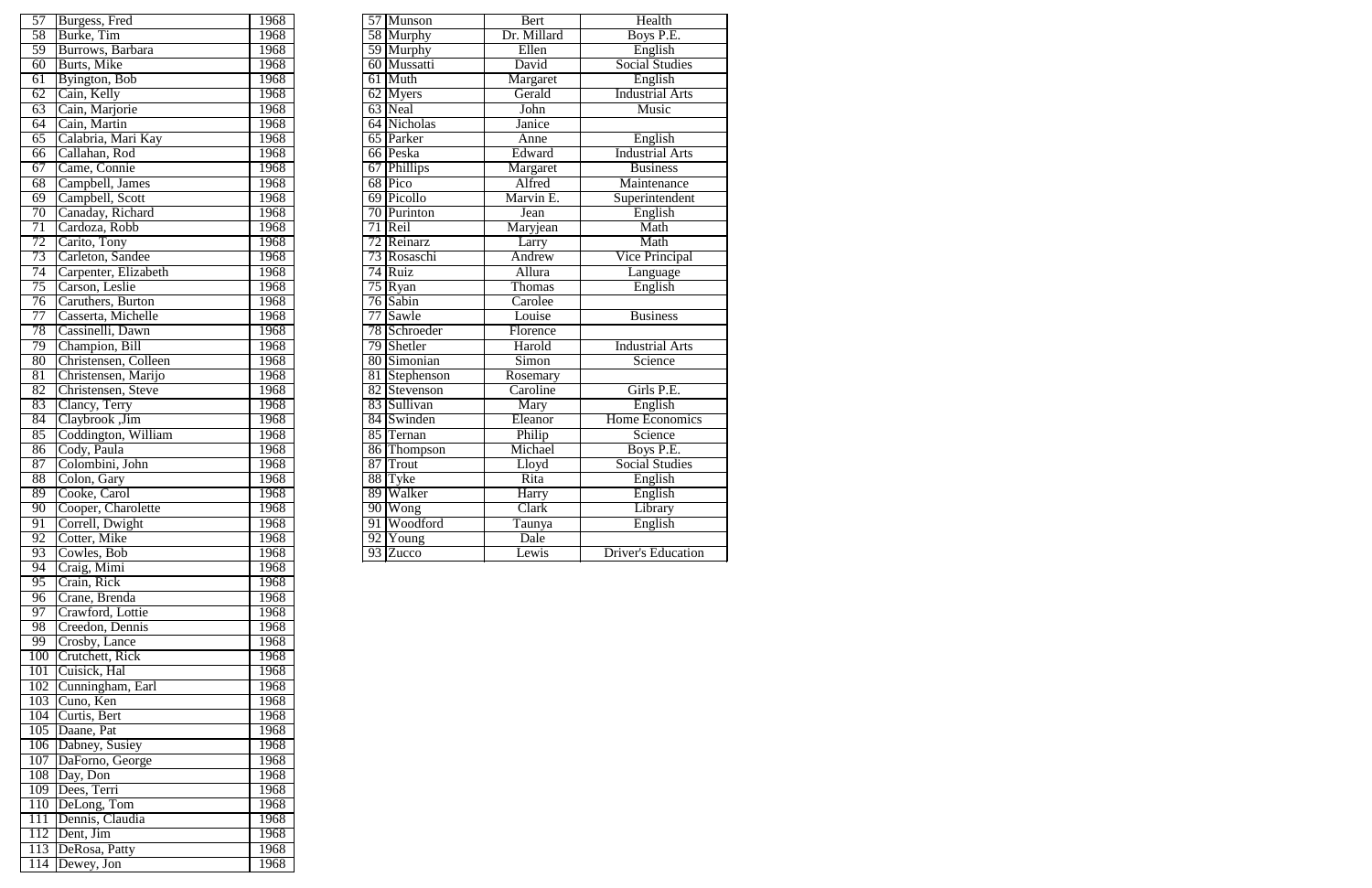| 115              | Dickenson, Erick     | 1968 |
|------------------|----------------------|------|
| 116              | Dieringer, Paul      | 1968 |
| 117              | Digino, Steve        | 1968 |
| 118              | Diullo, Dennis       | 1968 |
| 119              | Donahoe, Mary        | 1968 |
| 120              | Douglass, Donald     | 1968 |
| $1\overline{21}$ | Downing, Dave        | 1968 |
| 122              | Draculich, John      | 1968 |
| 123              | Drown, Charles David | 1968 |
| 124              | DuFour, Dianne       | 1968 |
| 125              | Duke, Nanette        | 1968 |
| $1\overline{26}$ | Dunn, Tony           | 1968 |
| 127              | Dupre, Theresa       | 1968 |
|                  |                      |      |
| 128              | Durham, Diane        | 1968 |
| 129              | Easton, Debby        | 1968 |
| 130              | Echeverria, Mike     | 1968 |
| $1\overline{31}$ | Eckley, Kathy        | 1968 |
| 132              | Eikanas, Jim         | 1968 |
| 133              | Elde, Kenneth        | 1968 |
| 134              | Eldredge, Terry      | 1968 |
| 135              | Elliott, Chris       | 1968 |
| 136              | Elmore, Rick         | 1968 |
| 137              | Emerson, Bob         | 1968 |
| 138              | English, David       | 1968 |
| 139              | Erickson, John       | 1968 |
| 140              | Ernest, Diane        | 1968 |
| $1\overline{41}$ | Ernst, Susan         | 1968 |
| 142              | Erwin, Jim           | 1968 |
| 143              | Estes, Shelton       | 1968 |
| 144              | Etcheberry, Mark     | 1968 |
| 145              | Evans, Edith         | 1968 |
| 146              | Evans, Judy          | 1968 |
| $1\overline{47}$ | Everest, Elaine      | 1968 |
| 148              | Feemster, Lynette    | 1968 |
| 149              | Fells, Ellisteen     | 1968 |
| 150              | Ferrari, Eileen      | 1968 |
| $15\overline{1}$ | Ferrari, Elaine      | 1968 |
| 152              | Fickstad, Becky      | 1968 |
| 153              | Fillo, Frank         | 1968 |
| 154              | Finney, John         | 1968 |
| 155              | Fischer, Gloria      | 1968 |
| 156              | Fitch, Bob           | 1968 |
| 157              | Flaherty, Mike       | 1968 |
| 158              | Flowers, Jim         | 1968 |
| 159              | Flowers, Rex         | 1968 |
| 160              | Forsch, Cheryl       | 1968 |
| 161              | Foster, Guy          | 1968 |
| 162              | Foster, Lorin        | 1968 |
| 163              | Fowler, Georgianna   | 1968 |
| 164              | Fowler, Sue          | 1968 |
| $16\overline{5}$ | Francovich, Debbie   | 1968 |
| 166              | Freeman, Lyle        | 1968 |
| 167              | Fry, Robert          | 1968 |
| 168              | Gallagher, Joe       | 1968 |
| 169              | Gaskin, Howard       | 1968 |
| $1\overline{70}$ | George, Dan          | 1968 |
| 171              | Gibbens, Daniel      | 1968 |
| 172              | Gilman, Clark        | 1968 |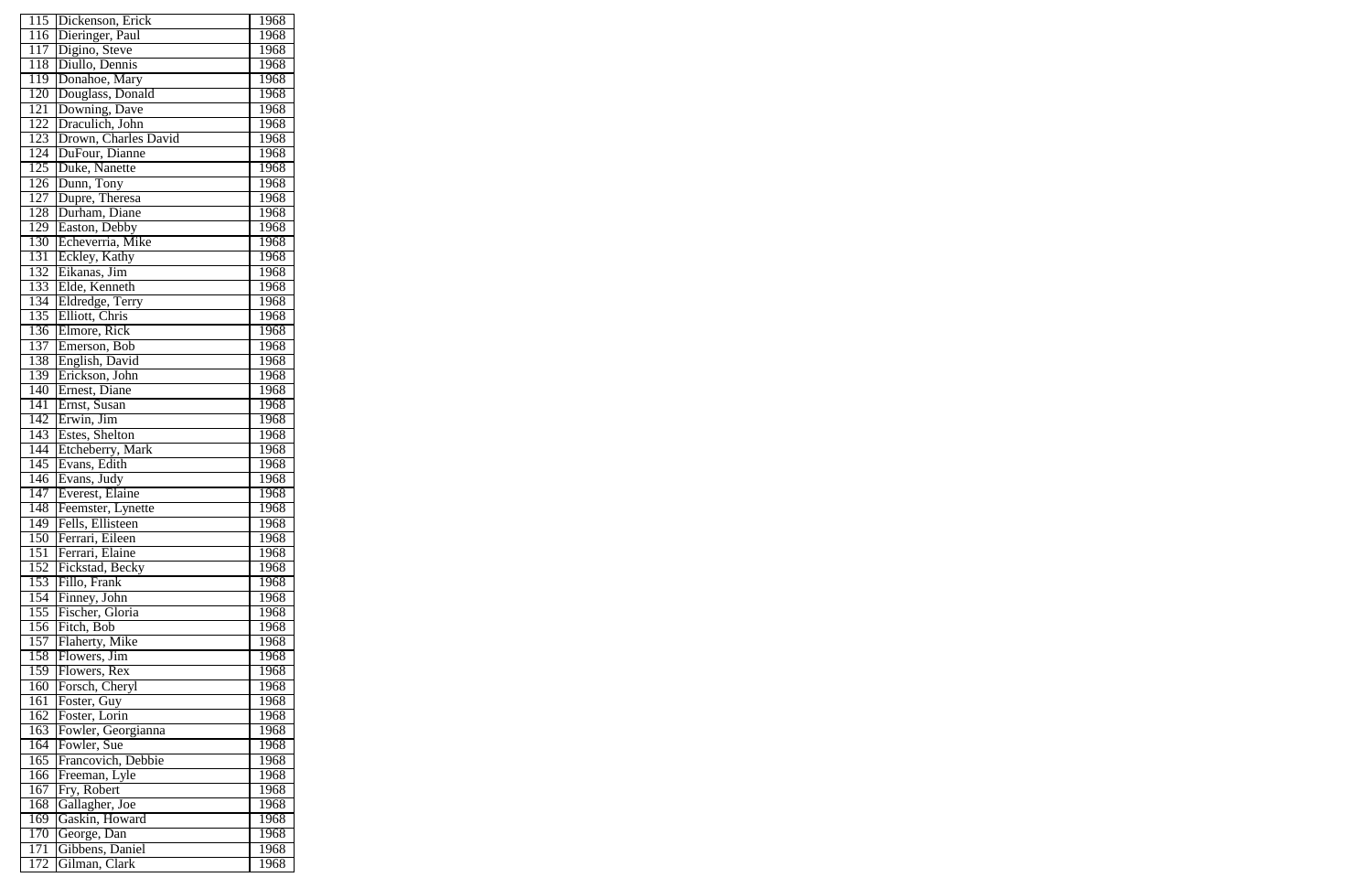| 173              | Glandville, Nadine                   | 1968        |
|------------------|--------------------------------------|-------------|
| 174              | Glenn, Judy                          | 1968        |
| 175              | Goff, Kathleen                       | 1968        |
| 176              | Gomez, Lucia                         | 1968        |
| 177              | Goodnight, Anna                      | 1968        |
| 178              | Govedich, Linda                      | 1968        |
| 179              | Graffam, Pam                         | 1968        |
| 180              | Greco, Bettijo                       | 1968        |
| 181              | Greenley, Johanna                    | 1968        |
| 182              | Grifall, Charolette                  | 1968        |
| 183              |                                      | 1968        |
| 184              | Gullickson, Larry<br>Gurney, Valerie | 1968        |
|                  |                                      |             |
| 185              | Hall, Bruce                          | 1968        |
| 186              | Hand, Reta                           | 1968        |
| 187              | Hargraves, Sandy                     | 1968        |
| 188              | Harker, Cheryl Ann                   | 1968        |
| 189              | Harper, Karen                        | 1968        |
| 190              | Harris, Kathe                        | 1968        |
| 191              | Harris, Tim                          | 1968        |
| 192              | Harrison, Craig                      | 1968        |
| 193              | Harrison, Thomas                     | 1968        |
| 194              | Hart, Richard                        | 1968        |
| 195              | Hatjakes, George                     | 1968        |
| 196              | Hatton, Terry                        | 1968        |
| 197              | Hawkinson, Dave                      | 1968        |
| 198              | Hayes, Lynda                         | 1968        |
| 199              | Hayes, Ray                           | 1968        |
| 200              | Heady, Robb                          | 1968        |
| 201              | Heddrich, Richard                    | 1968        |
| 202              | Heinen, Gary                         | 1968        |
| 203              | Heitman, Paul                        | 1968        |
| 204              | Henderson, Zell                      | 1968        |
| 205              | Henson, Ron                          | 1968        |
| 206              | Hernandez, Gonzalo                   | 1968        |
| $\overline{207}$ | Hernandez, Nicholasa                 | <b>1968</b> |
| 208              | Herr, Brian                          | 1968        |
| 209              | Hicks, Phil                          | 1968        |
| 210              | High, Sarah                          | 1968        |
| 211              | Hill, Ellen                          | 1968        |
| 212              | Hill, Richard                        | 1968        |
| 213              | Hilsabeck, Chuck                     | 1968        |
| 214              | Hoch, Ron                            | 1968        |
| 215              | Hoganson, Martin                     | 1968        |
| 216              | Hollcraft, Barbara                   | 1968        |
| 217              | Holmberg, Eva                        | 1968        |
| 218              | Holt, Rochelle                       | 1968        |
| 219              | Horning, Russ                        | 1968        |
| 220              | Houston, Ross                        | 1968        |
| 221              | Hovedon, Tom                         | 1968        |
| 222              | Hughes, Debbi                        | 1968        |
| 223              | Hughes, Inez<br>Humes, Craig         | 1968        |
| 224              |                                      | 1968        |
| 225              | Humes, Skip                          | 1968        |
| 226              | Humfeld, Hans                        | 1968        |
| 227              | Hunt, Terry                          | 1968        |
| 228              | Icard, Jerry                         | 1968        |
| 229              | Ihara, Craig                         | 1968        |
| 230              | Irwin, Judy                          | 1968        |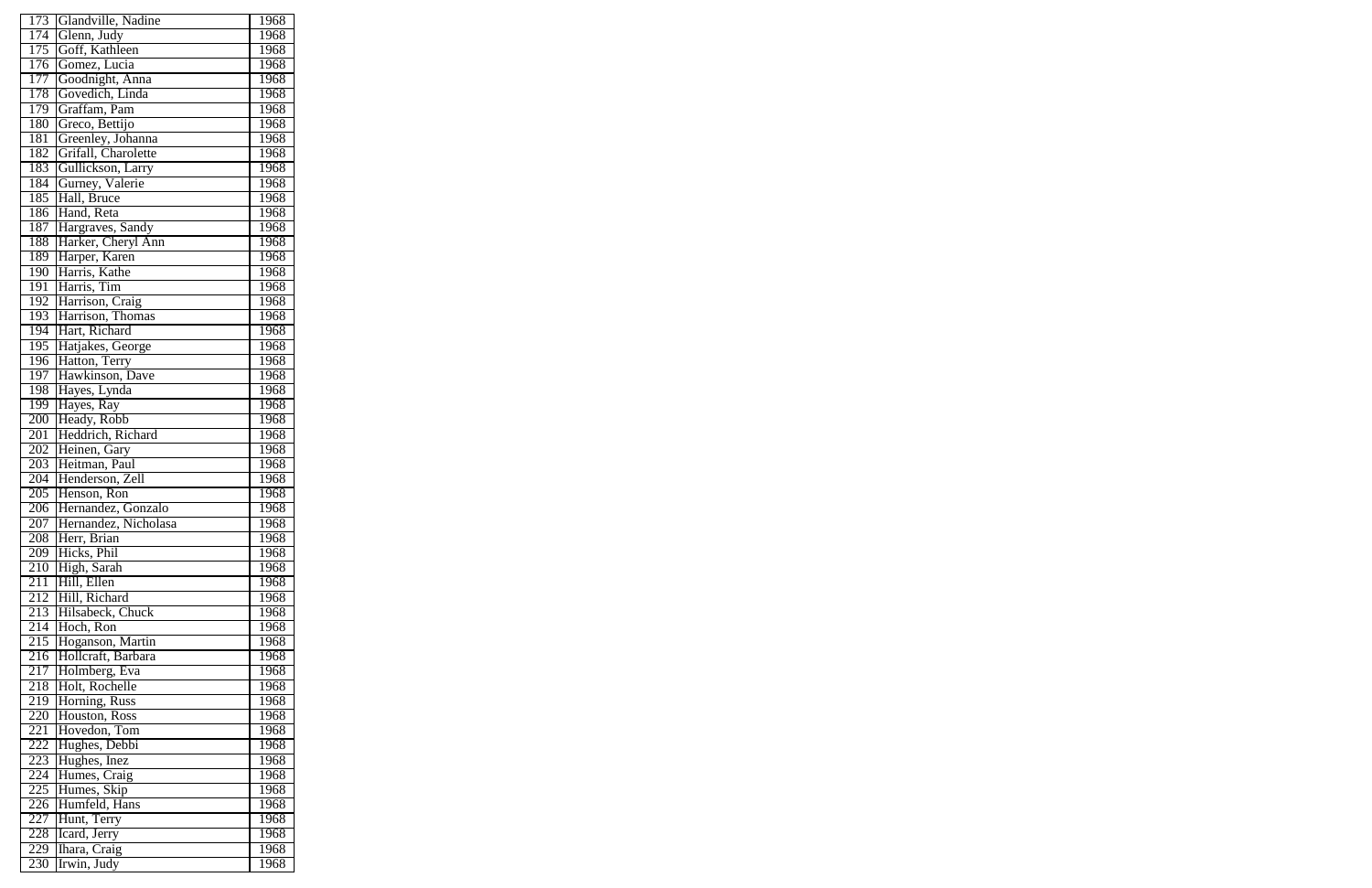| 231 | Issel, Richard     | 1968        |
|-----|--------------------|-------------|
| 232 | Jacke, Darrell     | 1968        |
| 233 | Jackson, Lucie     | 1968        |
| 234 | Jamison, Gary      | 1968        |
| 235 | Jansen, Nadine     | 1968        |
| 236 | Jenkins, Suzanne   | 1968        |
| 237 | Jensen, Jan        | 1968        |
| 238 | Jeppson, Margaret  | 1968        |
| 239 | Johnson, Frank     | 1968        |
| 240 | Johnson, Jay       | 1968        |
| 241 |                    |             |
|     | Johnson, John      | 1968        |
| 242 | Johnson, Keith     | 1968        |
| 243 | Johnson, Mattie    | 1968        |
| 244 | Johnson, Sally     | 1968        |
| 245 | Johnson, Tom       | 1968        |
| 246 | Jones, Diane       | 1968        |
| 247 | Jones, Jim         | 1968        |
| 248 | Jurs, James        | <b>1968</b> |
| 249 | Kaminski, Chuck    | 1968        |
| 250 | Kees, Rudie        | 1968        |
| 251 | Keever, Grace      | 1968        |
| 252 | Keil, Stuart       | 1968        |
| 253 | Keith, Stephen     | 1968        |
| 254 | Keiver, Grace      | 1968        |
| 255 | Kiar, Bill         | 1968        |
| 256 | Kitchen, Charles   | 1968        |
| 257 | Kizer, Ken         | 1968        |
| 258 | Klaich, Dan        | 1968        |
| 259 | Knecht, Sherrie    | 1968        |
| 260 | Koehler, Christine | 1968        |
| 261 | Kopp, Mike         | 1968        |
| 262 | Kraus, Donna       | 1968        |
| 263 | Lampshire, Mike    | <b>1968</b> |
| 264 | Larsen, Peggy      | 1968        |
| 265 | Lassonde, Madalyn  | 1968        |
| 266 | Latimore, Vickie   | 1968        |
| 267 | Laughlin, Mike     | 1968        |
| 268 | Leach, Gary        | 1968        |
| 269 | LeBlond, Tina      | 1968        |
| 270 | Leonesio, Laurel   | 1968        |
| 271 | Lintz, Steve       | 1968        |
| 272 | Locke, Bob         | 1968        |
| 273 | Lommel, Cynthia    | 1968        |
| 274 | Machado, Jim       | 1968        |
| 275 | Maciel, Sue        | 1968        |
| 276 | Mack, Sandra       | 1968        |
| 277 | Maher, John        | 1968        |
| 278 | Malone, Paul       | 1968        |
| 279 | Margrave, Darla    | 1968        |
| 280 | Markham, Nancy     | 1968        |
| 281 | Marsh, Christy     | 1968        |
| 282 | Martell, Diana     | 1968        |
| 283 | Martin, Kit        | 1968        |
| 284 | Martin, Teddy      | 1968        |
| 285 | Maskaly, Nick      | 1968        |
| 286 | Mastos, Craig      | 1968        |
| 287 | Mathews, Jeanne    | 1968        |
| 288 | Matzkin, Cary      | 1968        |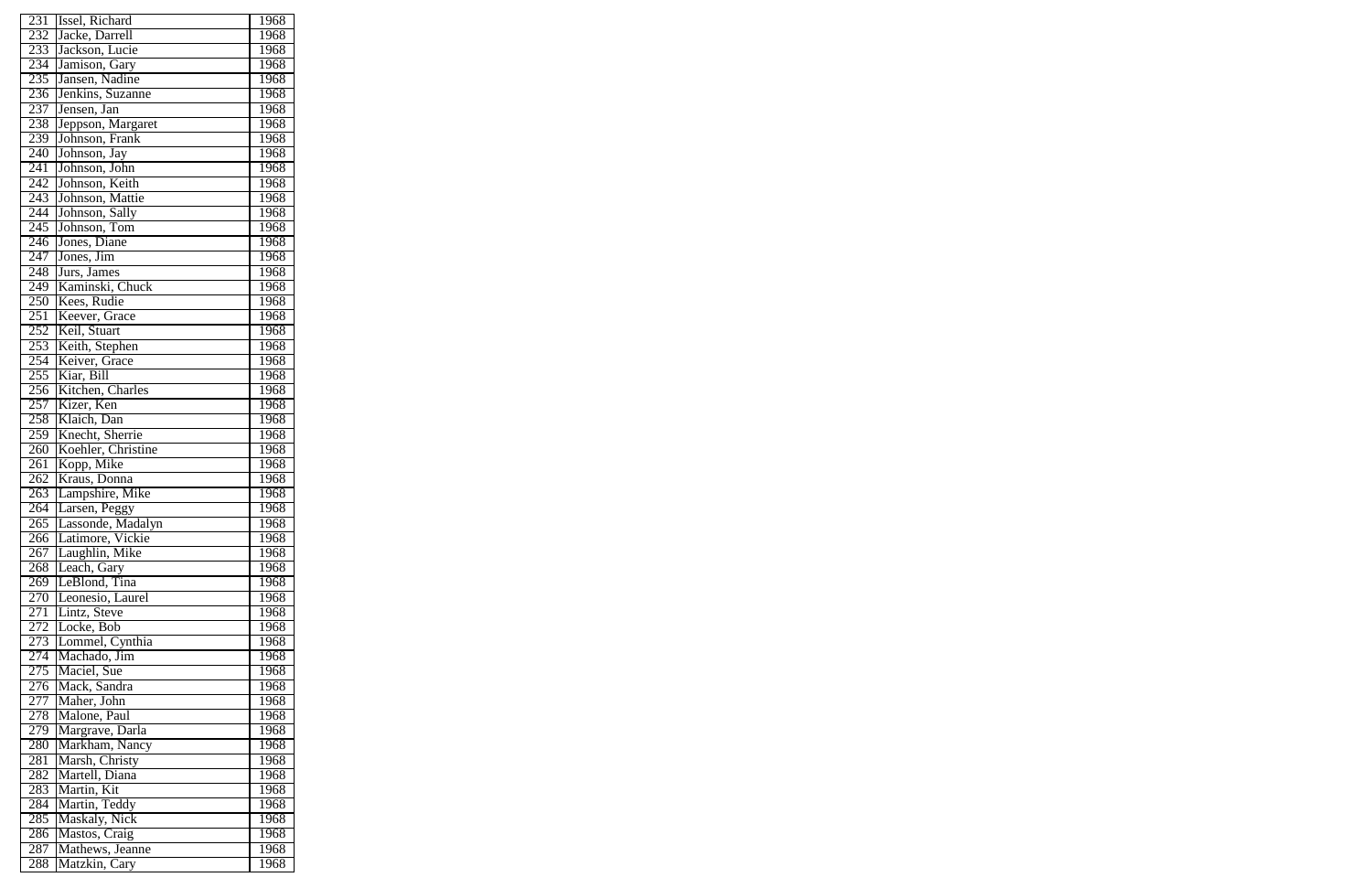| 289              | Maxie, Rebecca           | 1968        |
|------------------|--------------------------|-------------|
| 290              | Maxmean, Dennis          | 1968        |
| 291              | McCarran, Mary           | 1968        |
| 292              | McCauley, Diane          | 1968        |
| 293              | McCorkle, Claire         | 1968        |
| 294              | McCuiston, Mike          | 1968        |
| 295              | McElroy, Kathleen Dexter | 1968        |
| 296              | McFarland, Mike          | 1968        |
| 297              | McGuire, Cozette         | 1968        |
| 298              | McKee, Janet             | 1968        |
| 299              | McKenney, Chris          | 1968        |
| 300              | McLaughlin, Dan          | 1968        |
| 301              | McLeod, Dale             | 1968        |
| $\overline{302}$ | McMillan, Nancy          | 1968        |
| 303              | McMullen, Joe            | 1968        |
| 304              | Messineo, Joe            | 1968        |
| 305              | Metzger, Ron             | 1968        |
| 306              | Miller, Sandi            | 1968        |
| 307              | Miller, Todd             | 1968        |
|                  |                          |             |
| 308              | Miner, David             | 1968        |
| 309              | Miner, Timothy           | 1968        |
| 310              | Moore, Larry             | 1968        |
| $\overline{311}$ | Morace, Sandi            | 1968        |
| 312              | Morcom, Michael          | 1968        |
| 313              | Morehouse, Michael       | 1968        |
| $\overline{314}$ | Morelli, Beverly         | 1968        |
| $\overline{315}$ | Morris, Gary             | 1968        |
| 316              | Morris, Jim              | 1968        |
| 317              | Morris, Laurie           | 1968        |
| 318              | Morris, Tom              | 1968        |
| 319              | Moura, Craig             | 1968        |
| 320              | Moy, Susan               | 1968        |
| $\overline{321}$ | Mueller, Bonnie          | 1968        |
| 322              | Muirhead, Jane           | 1968        |
| 323              | Murchison, Fred          | <b>1968</b> |
| 324              | Myers, Dennis            | 1968        |
| $3\overline{25}$ | Nash, Dorothy            | 1968        |
| 326              | Neef, Evelyn             | 1968        |
| $\overline{327}$ | Nelson, Daryl            | 1968        |
| 328              | Neuweiler, Gray          | 1968        |
| 329              | Newman, Linda            | 1968        |
| 330              | Newton, Cheri            | 1968        |
| 331              | Nielson, Diane           | 1968        |
| 332              | Nielson, Eric            | 1968        |
| 333              | Nigro, Gary              | 1968        |
| 334              | Nistler, Patsy           | 1968        |
| 335              | Norton, Brad             | 1968        |
| 336              | Nugent, Randy            | 1968        |
| 337              | Nye, Peggy               | 1968        |
| 338              | Oliver, Judy             | 1968        |
| 339              | Olson, Don               | 1968        |
| 340              | Olson, Linda             | 1968        |
| 341              | Orcitt, Mike             | 1968        |
| $\overline{342}$ | Orr, Sandra              | 1968        |
| 343              | Ostermayer, Terry        | 1968        |
| 344              | Owens, Brenda            | 1968        |
| $\overline{345}$ | Pagni, Ron               | 1968        |
| 346              | Paille, Carol            | 1968        |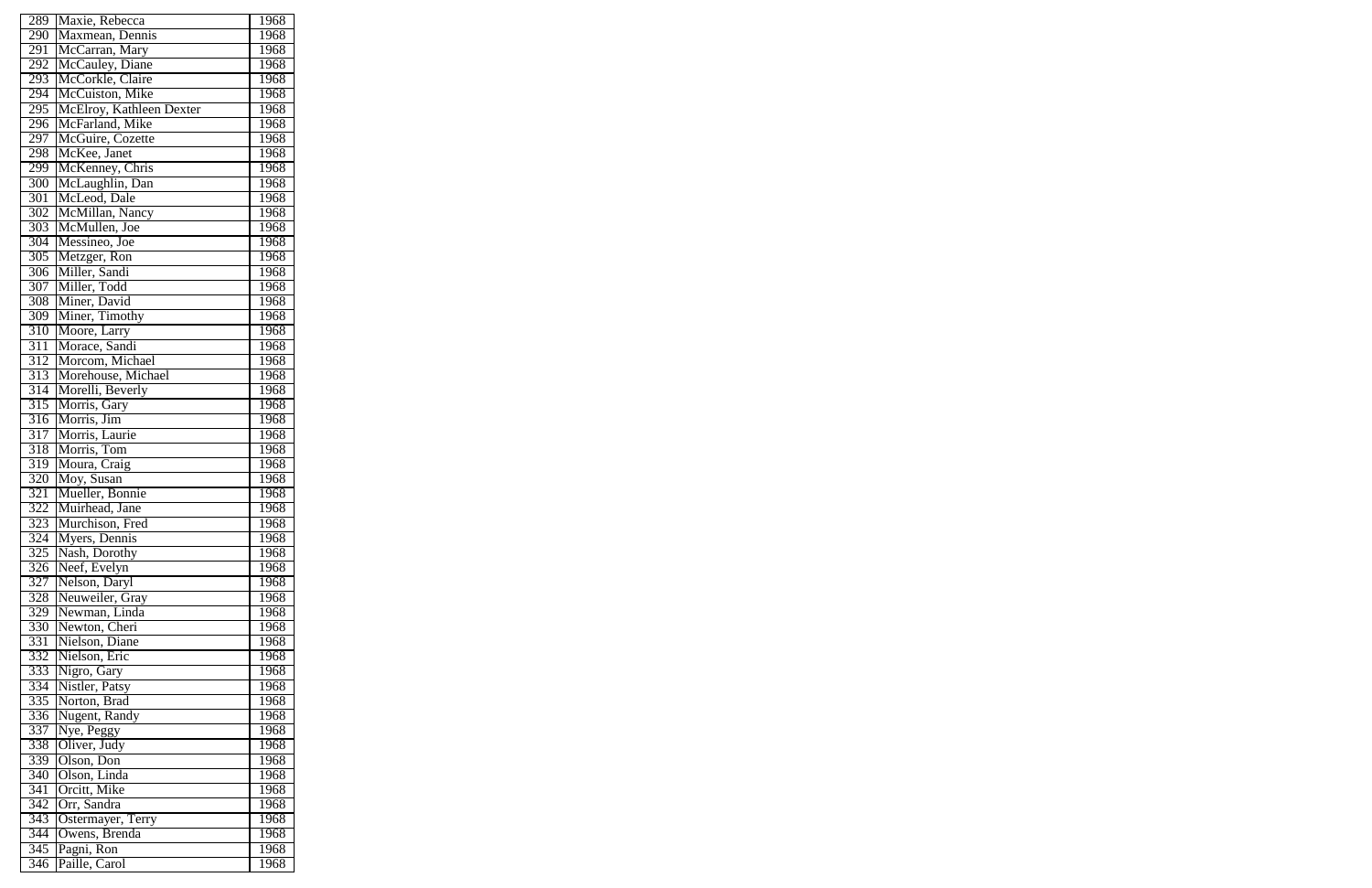| 347              | Palm, Mark         | 1968        |
|------------------|--------------------|-------------|
| 348              | Pappas, Candi      | 1968        |
| 349              | Parisena, Lorraine | 1968        |
| 350              | Parry, Barney      | 1968        |
| 351              | Parsons, Alice     | 1968        |
| 352              | Parvin, Carl       | 1968        |
| $\overline{353}$ | Passmore, Gary     | 1968        |
| 354              | Patton, Greg       | 1968        |
| 355              | Paul, Nick         | 1968        |
| 356              | Pearce, Harry      | 1968        |
|                  |                    | 1968        |
| 357              | Pebley, Phyliss    |             |
| 358              | Petersen, Terry    | 1968        |
| 359              | Peterson, Karen    | 1968        |
| 360              | Petty, Dorothy     | 1968        |
| $\overline{361}$ | Phillips, Doug     | 1968        |
| 362              | Pickings, Gail     | 1968        |
| 363              | Pieratt, Marc      | 1968        |
| 364              | Pierce, Marsha     | 1968        |
| 365              | Piirto, Doris      | 1968        |
| 366              | Pilkinton, Gail    | 1968        |
| 367              | Piretto, Kathy     | 1968        |
| 368              | Porter, Betty Jo   | 1968        |
| $\overline{369}$ | Porter, Charles    | 1968        |
| 370              | Potter, Suellyn    | 1968        |
| 371              | Potts, Dayton      | 1968        |
| 372              | Poulakidas, Ted    | 1968        |
| 373              | Powell, Sue        | 1968        |
| 374              | Powning, David     | 1968        |
| 375              | Presnell, Yvonne   | 1968        |
| 376              | Presse, Bill       | 1968        |
| 377              | Pullen, Walter     | 1968        |
| 378              | Pulver, Amy        | 1968        |
| 379              | Quiriconi, Mike    | 1968        |
| 380              | Rackley, Carol     | 1968        |
| 381              | Raggio, Edith      | 1968        |
| 382              | Ray, Susan         | 1968        |
| 383              | Reading, Joe       | 1968        |
| 384              | Redding, Judy      | 1968        |
| 385              | Redford, Steven    | 1968        |
| 386              | Reed, Janice       | 1968        |
| 387              | Reister, Joy       | 1968        |
| 388              | Rhodehamel, Brenda | 1968        |
| 389              | Roberts, Chris     | 1968        |
| 390              | Roberts, Jim       | 1968        |
| 391              | Roberts, Mary      | 1968        |
| 392              | Robertson, Pam     | 1968        |
| 393              | Robins, Chris      | 1968        |
| 394              | Roelofs, Meredith  | 1968        |
| 395              | Roesler, Tom       | <b>1968</b> |
| $\overline{396}$ | Rogers, Dana       | 1968        |
| 397              | Rollins, Shari     | 1968        |
| 398              | Romo, Tom          | 1968        |
| 399              | Roof, Ken          | 1968        |
| 400              | Rosaschi, Andrea   | 1968        |
| 401              | Ross, Kathy        | 1968        |
| 402              | Rudd, Don          | 1968        |
| 403              | Russell, Debbie    | 1968        |
| 404              | Saden, Nancy       | 1968        |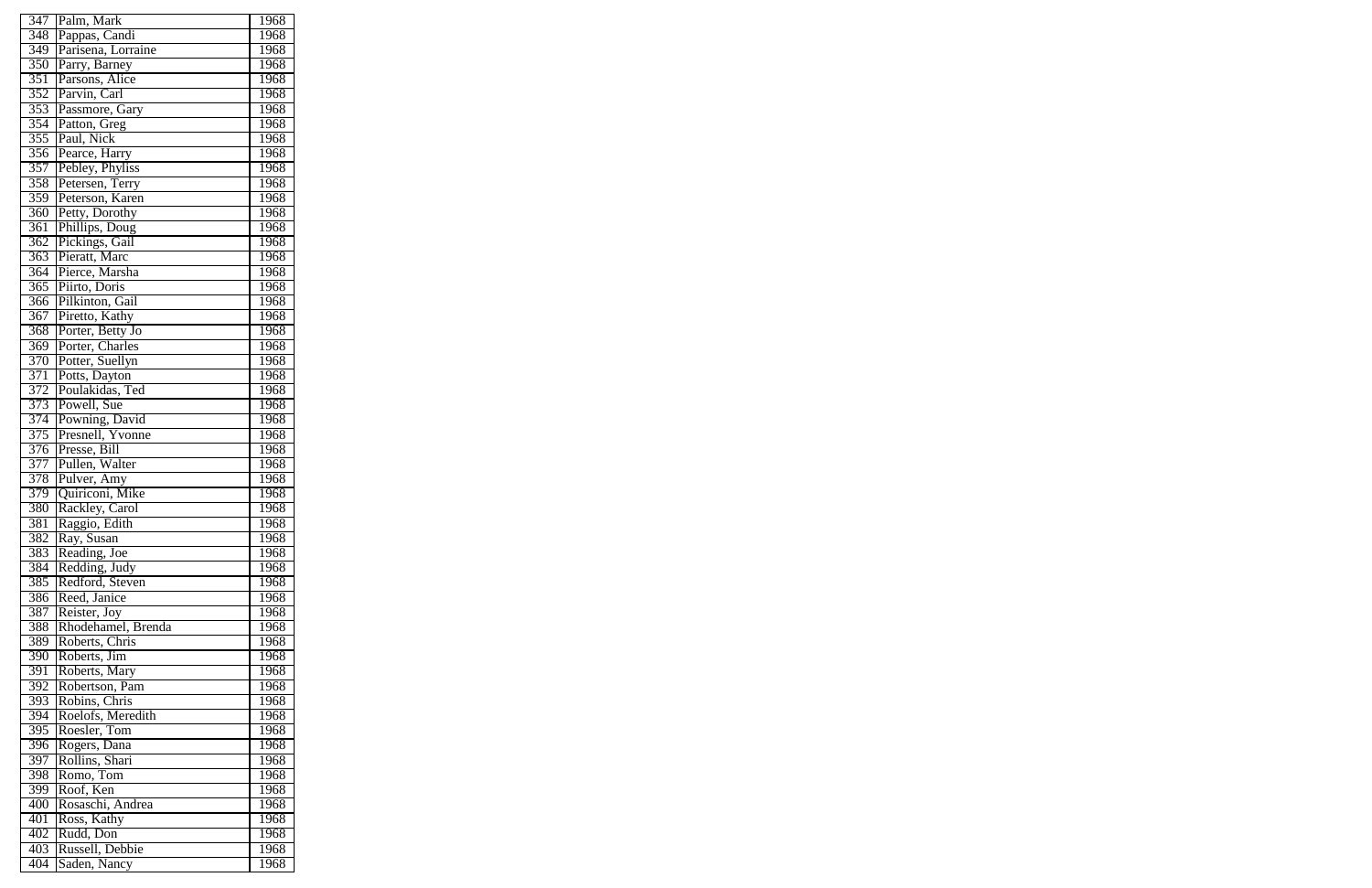| 405              | Salyer, Linda                  | 1968              |
|------------------|--------------------------------|-------------------|
| 406              | Sanders, Jill                  | 1968              |
| 407              | Sanderson, John                | $196\overline{8}$ |
| 408              | Saunders, Jill                 | 1968              |
| 409              | Schricker, Mary                | 1968              |
| 410              | Schuetz, Don                   | 1968              |
| 411              | Schwarz, Gail                  | 1968              |
| 412              | Scott, Leslie                  | 1968              |
| 413              | Scott, Mary                    | 1968              |
| 414              | Seevers, Jim                   | 1968              |
| 415              | Seideman, Bill                 | 1968              |
| 416              | Seidler, Bonnie                | 1968              |
| 417              | Shartz, Ken                    | $196\overline{8}$ |
| 418              | Sheakley, Debbie               | 1968              |
| 419              | Shearer, Debbie                | 1968              |
| 420              |                                | 1968              |
| $4\overline{21}$ | Shelby, Orvett<br>Shelton, Ron | 1968              |
| 422              | Shepley, Jim                   | 1968              |
| 423              | Sheppard, Marilyn              | 1968              |
| 424              | Sherman, Jan                   | 1968              |
| 425              | Silverberg, Dorothy            | 1968              |
| 426              | Simmons, Jim                   | 1968              |
| 427              | Simon, Aleta                   | 1968              |
| 428              | Simpson, Jane                  | 1968              |
| 429              | Slingland, Diana               | 1968              |
| 430              | Smith, Clay                    | 1968              |
| 431              | Smith, Debby                   | 1968              |
| 432              | Smith, Gail                    | 1968              |
| 433              | Smith, John                    | 1968              |
| 434              | Smith, Ken                     | 1968              |
| 435              | Smith, Linda                   | 1968              |
| 436              | Smith, Shannon                 | 1968              |
| 437              | Sonderman, Jane Glenn          | 1968              |
| 438              | Sosa, Margie                   | 1968              |
| 439              | Spencer, Valerie               | 1968              |
| 440              | Spitz, Sheldon                 | 1968              |
| 441              | Stanfield, Danny               | 1968              |
| 442              | Stevenson, Mary Lou            | 1968              |
| 443              | Stewart, Richard               | 1968              |
| 444              | Stiegler, Dave                 | 1968              |
| 445              | Stimmel, Dennis                | 1968              |
| 446              | Stimmel, Gae                   | 1968              |
| 447              | Stoddard, Suzzanne             | 1968              |
| 448              | Stoelting, Norda               | 1968              |
| 449              | Stoker, Mike                   | 1968              |
| 450              | Stone, Bruce                   | 1968              |
| 451              | Stopper, Larry                 | 1968              |
| 452              | Storey, H. C. "Chuck"          | 1968              |
| 453              | Storrs, Bill                   | 1968              |
| 454              | Stout, James                   | 1968              |
| 455              | Sturtevant, Paul               | 1968              |
| 456              | Suarez, Pio Bernardo           | 1968              |
| 457              | Suojanen, Kari                 | 1968              |
| 458              | Surber, Karen                  | 1968              |
| 459              | Swain, Liz                     | 1968              |
| 460              | Swanson, John                  | 1968              |
| 461              | Sweatt, Christine              | 1968              |
| 462              | Swecker, Steve                 | 1968              |
|                  |                                |                   |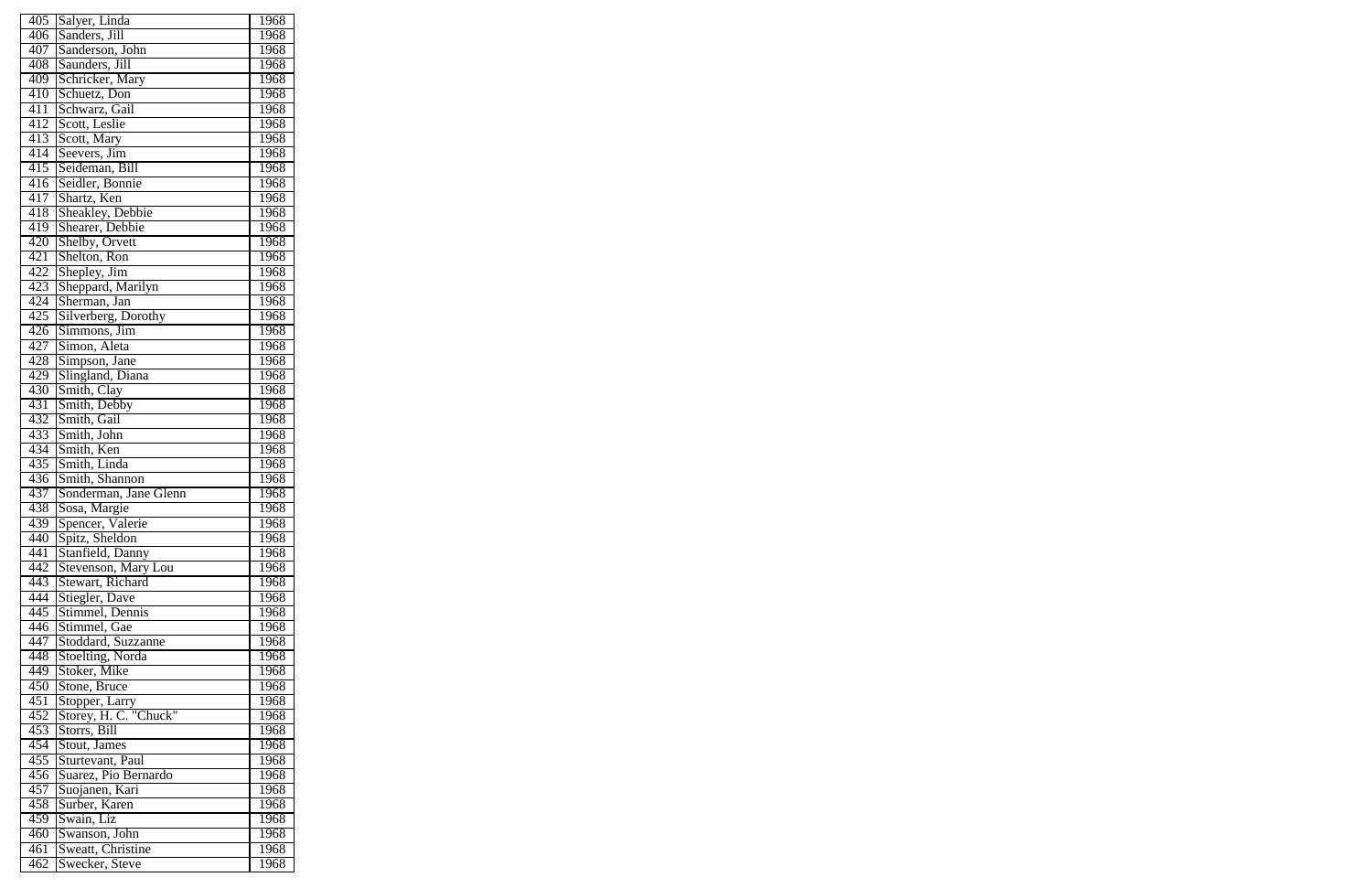| 463        | Swingle, Grant                  | 1968         |
|------------|---------------------------------|--------------|
| 464        | Swinney, Bob                    | 1968         |
| 465        | Sydnor, Charles                 | 1968         |
| 466        | Tachihara, Mathew               | 1968         |
| 467        | Talkington, Tim Tom             | 1968         |
| 468        | Tanner, Doug                    | 1968         |
| 469        | Taylor, Richard                 | 1968         |
| 470        | Taylor, Ronald                  | 1968         |
| 471<br>472 | Tenario, Linda                  | 1968<br>1968 |
| 473        | Thompson, Roger<br>Tiehm, LeAnn | 1968         |
| 474        | <b>Trapanses</b> , Mark         | 1968         |
| 475        | Travis, Sam                     | 1968         |
| 476        | Traynor, Mike                   | 1968         |
| 477        | Trehal, Sylvia                  | 1968         |
| 478        | Trigero, John                   | 1968         |
| 479        | Trihey, Mary                    | 1968         |
| 480        | Tucker, Scott                   | 1968         |
| 481        | Urrutia, Duane                  | 1968         |
| 482        | Vance, Jerry                    | 1968         |
| 483        | VanTassell, Tom                 | 1968         |
| 484        | Velasquez, Richard              | 1968         |
| 485        | Vernon, Willie                  | 1968         |
| 486        | Vice, Vickie                    | 1968         |
| 487        | Vincent, Robin                  | 1968         |
| 488        | Vlahovich, Dave                 | 1968         |
| 489        | Vogel, Dave                     | 1968         |
| 490        | Volpi, Dave                     | 1968         |
| 491        | Vonarz, Mart                    | 1968         |
| 492        | VonFluee, Wenette "Wendy"       | 1968         |
| 493        | VonVolborth, Tania              | 1968         |
| 494        | Vrmstan, Jim                    | 1968         |
|            |                                 |              |
| 495        | Wabaunsee, Clarice              | 1968         |
| 496        | Wagner, Skip                    | 1968         |
| 497        | Walker, Robert                  | 1968         |
| 498        | Walsh, Joe                      | 1968         |
| 499        | Walters, Cindi                  | 1968         |
| 500        | Walton, Jericho                 | 1968         |
| 501        | Ward, Dave                      | 1968         |
| 502        | Webb, Debbie                    | 1968         |
| 503        | Webb, Peter                     | 1968         |
| 504        | White, Kent                     | 1968         |
| 505        | White, Ron                      | 1968         |
| 506        | White, Scott                    | 1968         |
| 507        | Whittlesey, Steve               | 1968         |
| 508        | Wilde, Angie                    | 1968         |
| 509        | Wiley, Carol                    | 1968         |
| 510        | Wiley, Kenn                     | 1968         |
| 511        |                                 | 1968         |
|            | Williams, Ann                   |              |
| 512        | Williams, Marc                  | 1968         |
| 513        | Williams, Ron                   | 1968         |
| 514        | Williams, Tom                   | 1968         |
| 515        | Wimbish, Christola              | 1968         |